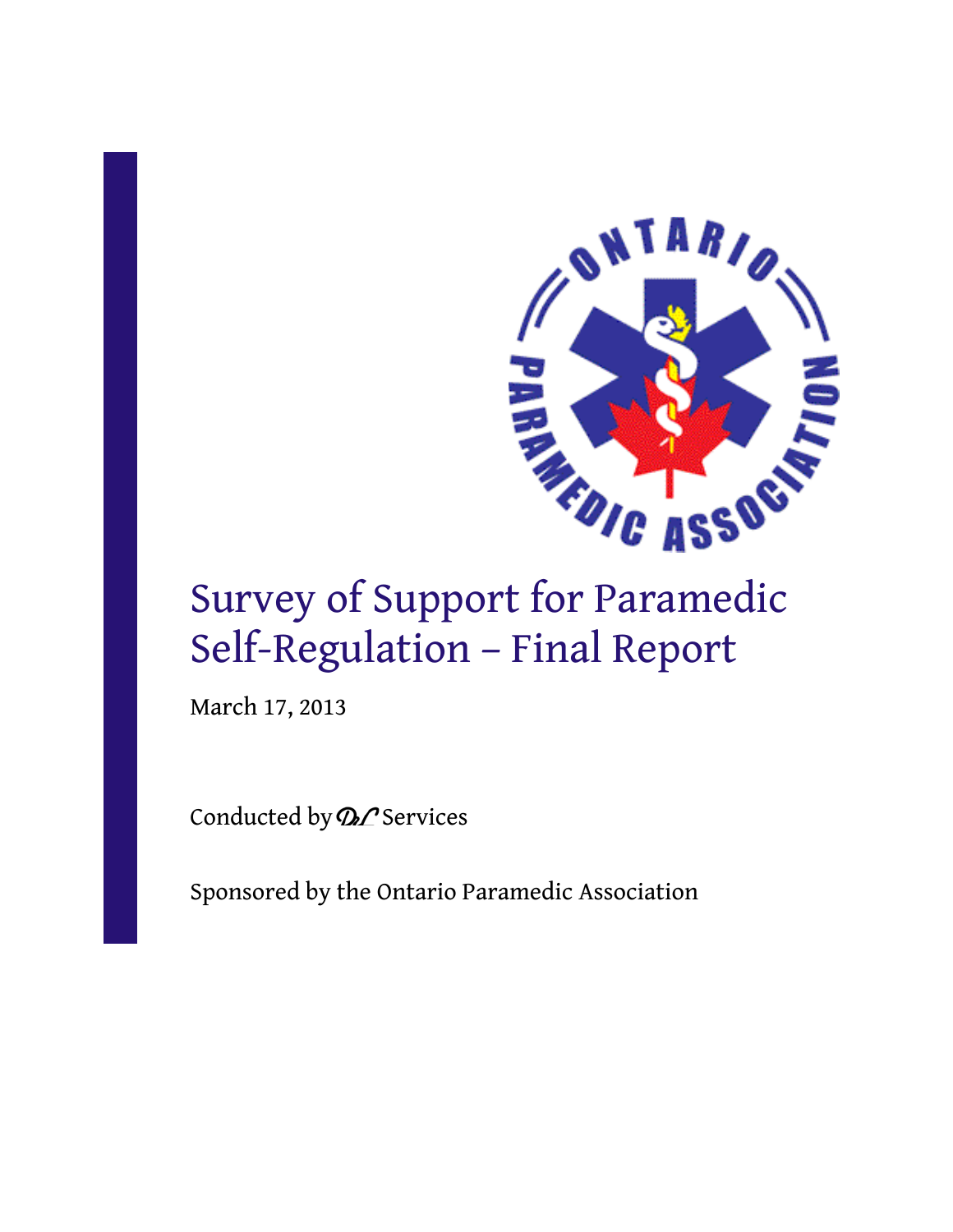# **Table of Contents**

# **Introduction**

More than twenty health professions in Ontario fall under the *Regulated Health Professions Act*, *1991*, which authorizes a profession to regulate itself through a College (e.g., the College of Midwives of Ontario, the College of Respiratory Therapists of Ontario). Such regulatory Colleges determine entry‐to‐practice requirements, administer ongoing quality assurance, and determine and enforce standards of practice and conduct. Paramedics, in contrast, are regulated under the *Ambulance Act, 1990*, by the Ministry of Health and Long‐Term Care Emergency Health Services Branch, Base Hospital Programs (which provide medical oversight), and Paramedic (or Emergency Medical) Services.<sup>1</sup>

In November 2012, the Health Professions Regulatory Advisory Council asked the Ontario Paramedic Association (OPA) to complete an application to regulate paramedics under the *Regulated Health Professions Act, 1991*, in response to a request from the Minister of Health and Long‐Term Care. One component of this application asked that the OPA "describe any consultation process undertaken" to determine whether "members of the profession/association want self‐regulation". In order to determine the level of support for self‐regulation among paramedics in Ontario, in 2013 the OPA conducted an online survey open to all paramedics.

# **Methodology**

The online survey was conducted between February 26 and March 11, 2013 using FluidSurveys (Chide.it Inc.), and was publicized through the OPA's website, through Facebook and Twitter, on the website of associated organizations such as the Professional Paramedic Association of Ottawa and the Toronto Paramedic Association, and through an email and attachment sent on February 26, 2013 by the OPA to the Chiefs of Ontario's 51 Paramedic Services with a request to forward it to all paramedic employees (see Annex 1).

 $1$  This regulatory oversight only applies to paramedics in Ontario who are employed by a municipal ambulance service (i.e., a Paramedic Service or Emergency Medical Service) or Ornge, Ontario's air ambulance service. Trained paramedics working for private patient transfer or event medical services companies are unregulated.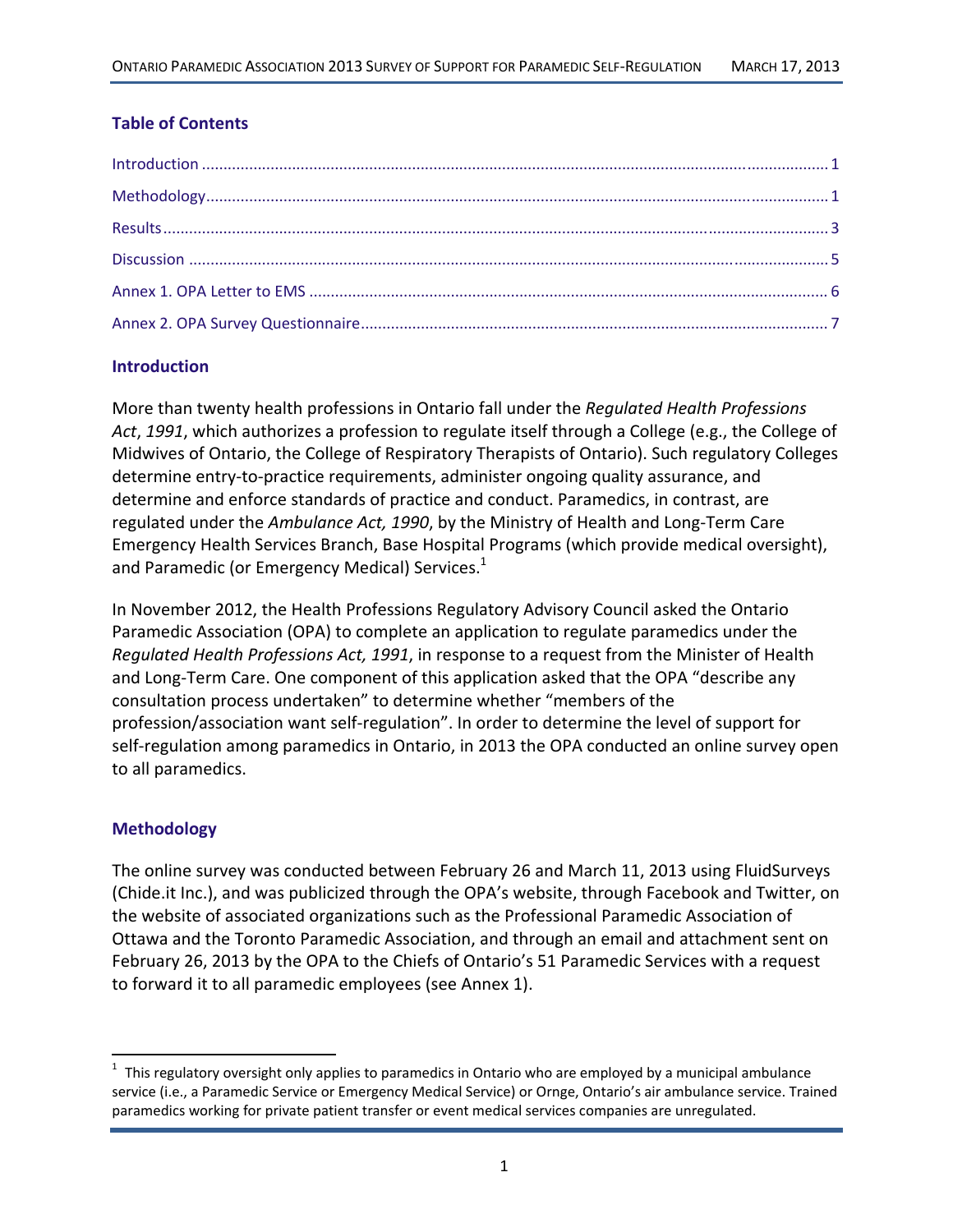The survey consisted of a preliminary question asking for respondents' permission to collect personal data (name, employer, and ID numbers), followed by a series of branching validation questions relating to professional status. Three short paragraphs explaining the OPA's position introduced the single survey question, which asked the respondent to "Please indicate your level of support for paramedic self-regulation under a College of Paramedics" using a five-point Likert item from "Strongly Agree" to "Strongly Disagree" (for questionnaire, see Annex 2). Finally, respondents were asked for their comments.

This method of ascertaining the level of support was chosen rather than a series of questions on particular aspects of paramedic self‐regulation for two reasons. First, given the short timeframe available, it had not been possible for the OPA to conduct any outreach and education sessions on what self‐regulation might or might not entail. Second, transition to self-regulation is a lengthy process involving extensive consultation with the Ministry of Health and Long‐Term Care and other stakeholders. Therefore, at this stage, it is not possible to provide definitive information about the structure and function of a future College of Paramedics. It was felt that the number of questions required to gauge levels of support for every possibility regarding such a College would have been unmanageable.

For validation purposes, respondents were asked to provide their name and either (i) paramedic service and OASIS number (for paramedics currently working for Paramedic Services), (ii) name of employer and A‐EMCA number (for paramedics working for private companies), (iii) name of educational institution for paramedic educators, or (iv) name of Paramedic Service for former paramedics.

Data were exported into Microsoft Excel (Redwood, CA, USA) for validation, analysis and formatting, and charts were constructed using all data. The survey was carried out by DrL Services, Ottawa, and was commissioned by the Ontario Paramedic Association.

Responses were validated against the data requested, and inconsistent responses and duplications were also excluded. Eleven responses were excluded because they lacked sufficient validation data. Preliminary data were revised to exclude a further five responses as the preference selected was inconsistent with the comment provided, and to include one response only in the aggregate preference data (Figure 7), as the comment shifted the preference unambiguously. A total of 104 responses were found to be duplicates (i.e., 52 respondents had completed the survey twice). Analysis of the latter showed that responses of more than half of the respondents (29) could be retained, as they had reiterated their previous preference or had attached a comment indicating a change of preference. Seventeen respondents were excluded from the analysis as their duplicate responses were contradictory without comment (e.g., shifting from Neither Agree nor Disagree to Agree/Strongly Agree or to Disagree/Strongly Disagree, or from Agree/Strongly Agree to Disagree/Strongly Disagree), thus the indicated preference could not be validly determined. A further six respondents revised their responses to shift them in one direction of the scale (e.g., from Agree to Strongly Agree or from Disagree to Strongly Disagree). These responses have been included in the final total showing aggregate preferences in one direction or the other (Figure 7).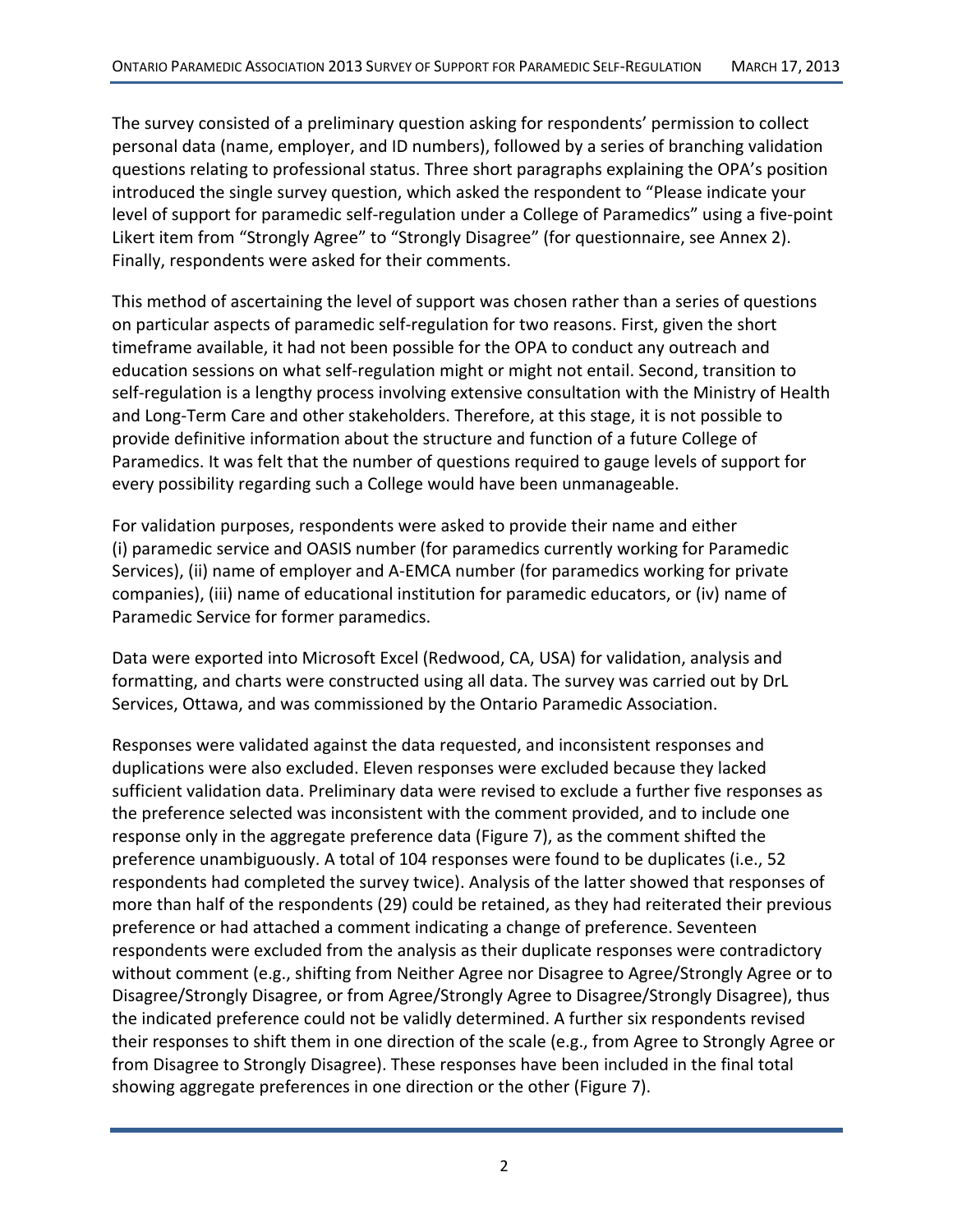# **Results**

Valid responses were received at an average rate of 130 per day during the two‐week period the survey was live. 1,815 unambiguous valid responses were received, 1,730 (95.3%) from paramedics working for EMS, 34 (1.9%) from paramedics not working for EMS, 14 (0.8%) from paramedic educators and 37 (2.0%) from former paramedics. Of this total, 987 (54.4%) indicated Strongly Agree, 363 (20.0%) Agree, 132 (7.3%) indicated Neither Agree nor Disagree, 95 (5.2%) indicated Disagree and 238 (13.1%) indicated Strongly Disagree (Figure 1). Figures 2 – 5 show the survey responses by each category of respondent.



**Figure 1. Ontario Paramedic Association 2013 Survey of Support for Self‐Regulation – All Responses** (n=1,815)





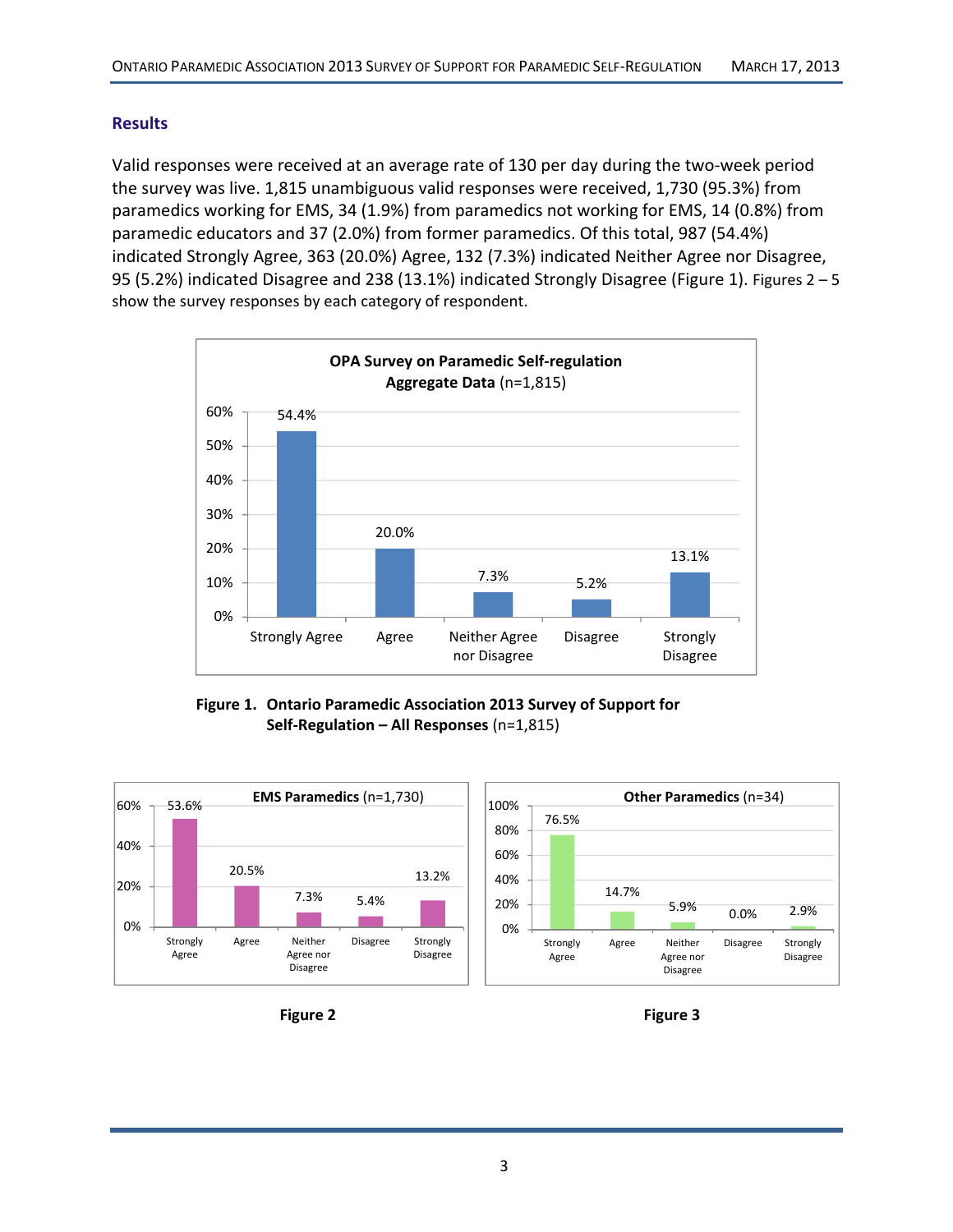

**Figure 4 Figure 5**

Figure 6 shows the aggregate data by response category. Given the ratio of responses, the paramedic category dominates the others.





Figure 7 shows the survey responses aggregated in terms of those in favour (Agree/Strongly Agree), those neutral (Neither Agree nor Disagree) and those not in favour (Disagree/Strongly Disagree). (Note that for this aggregation, seven responses have been included that were excluded from the above analyses, i.e., n=1822).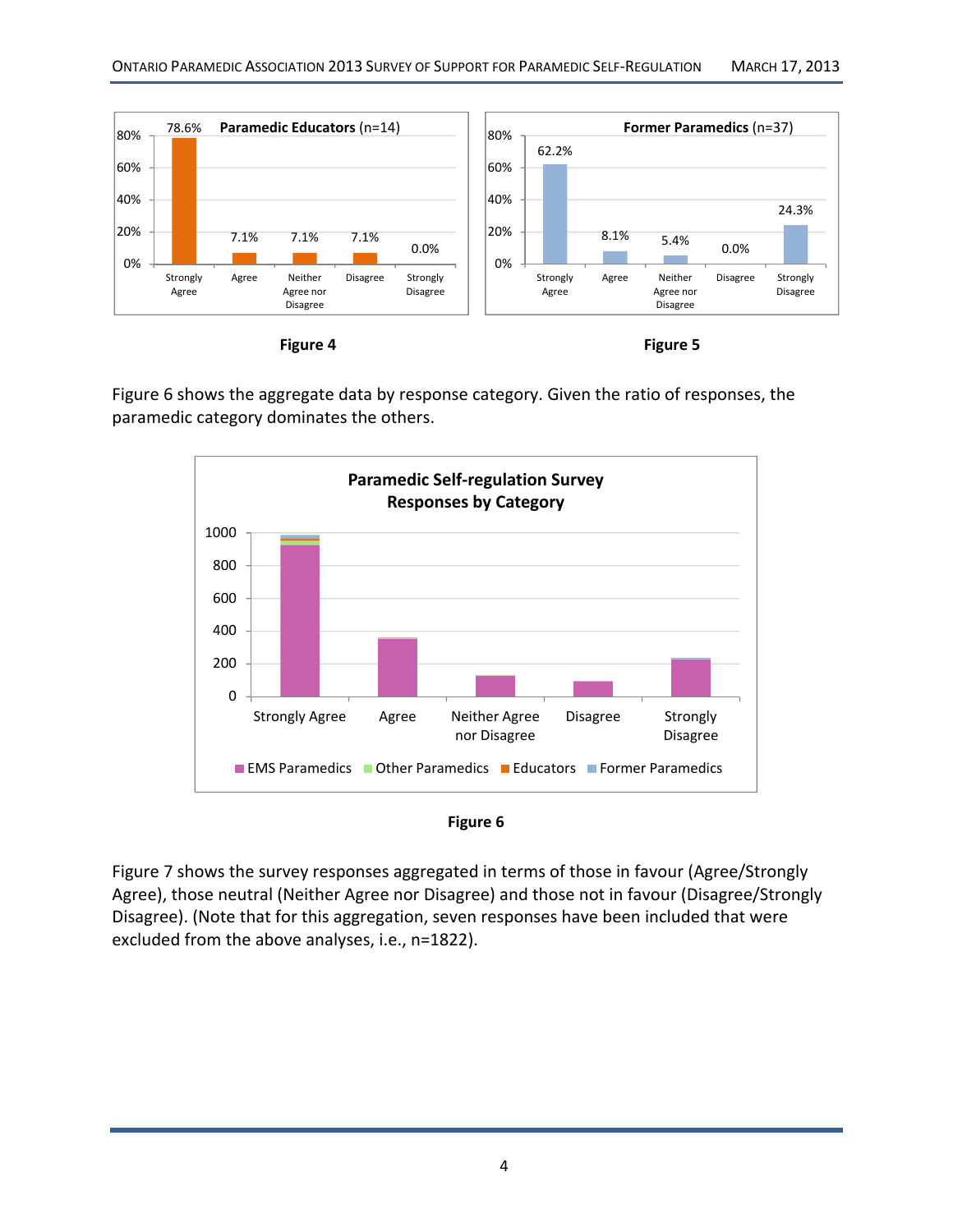



## **Discussion**

Although the survey results show strong support for the question asked by the OPA (74.4% Strongly Agree and Agree), there are limitations to the data. First, a list of contacts for private patient transfer and medical event services companies was not readily available and could not easily be gathered in the timeframe in which the survey was constructed and deployed. Therefore, it was not possible to distribute the call letter to paramedics working solely for these companies, nor was there any other simple way of directing them to the survey. As the number of such paramedics in Ontario is thought to be around 3,000, the 34 responses received constitute a response rate of slightly more than 1%, and therefore cannot be interpreted as representative of this cohort, particularly as it is believed that the survey addresses an issue of some interest to this group.

Second, a list of contacts for paramedic educators at the institutions with paramedic education programs (e.g., Ontario's Colleges of Applied Arts and Technology), was also not readily available. The number of such educators is thought to comprise around 70 full‐time and 350 part-time. If so, the 14 responses received would constitute a response rate of slightly over 3%. However, it is believed that most part‐time paramedic educators also work for Paramedic Services, and are highly likely to have responded under that category. Therefore, it is not possible to draw conclusions as to how representative paramedic educators' responses are.

Finally, it is not known how many individuals there might be who formerly worked as paramedics for Paramedic Services in Ontario. Nor is there any obvious way in which this cohort could have been targeted. Hence, the 37 responses in this category also cannot be considered representative.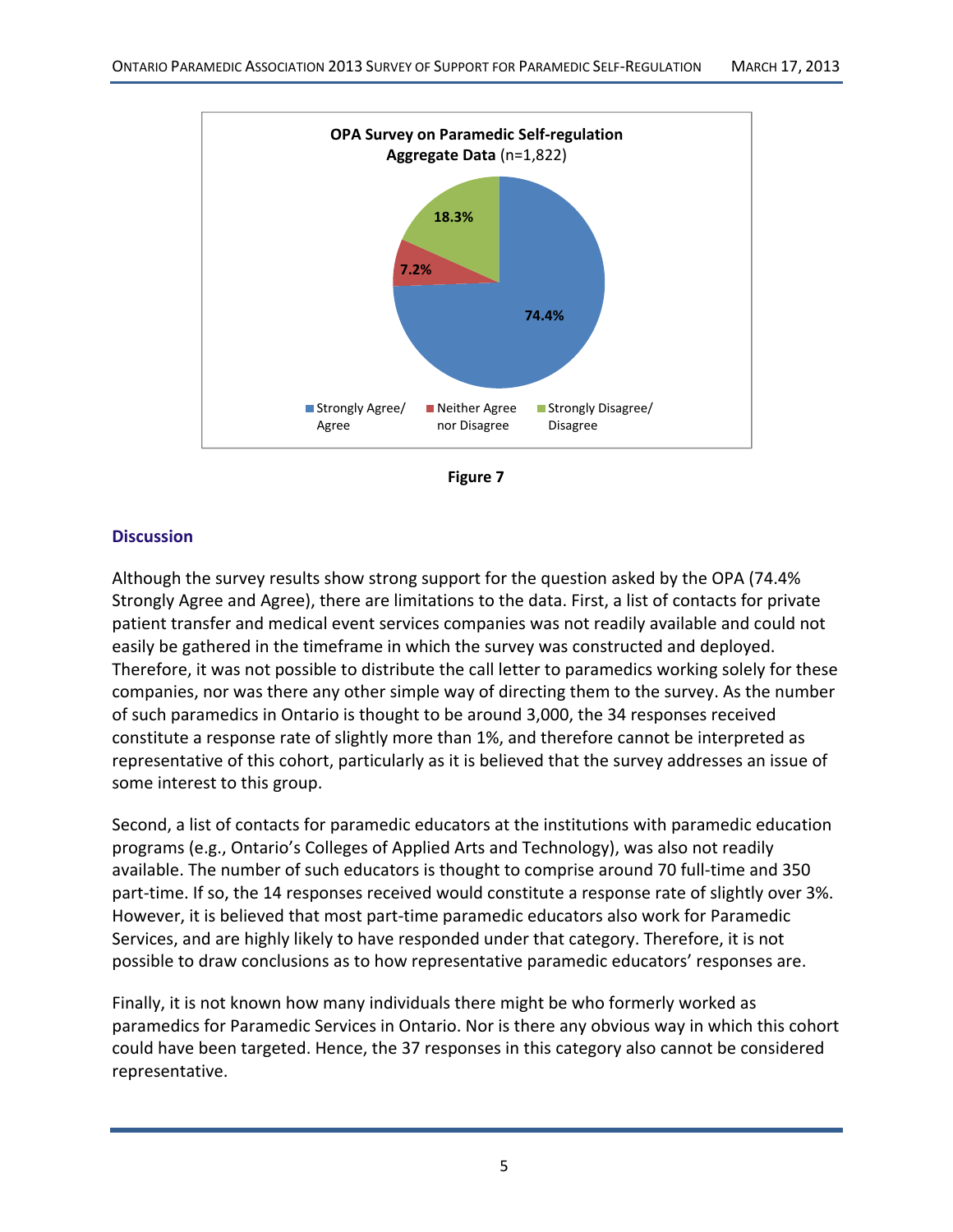#### **Annex 1. OPA Letter to EMS**



February 26, 2013 Attention: paramedics

Dear Colleagues,

As many of you are aware, the Ontario Paramedic Association (OPA) has been asked to submit an application for paramedics in Ontario to be regulated under the Regulated Health Professions Act 1991 (RHPA). It has been the goal of the OPA and its members to seek professional status and protection of the title of "paramedic" for paramedics since 1995. Self-regulation of paramedics under the Regulated Health Professions Act has been an issue for many years. A 1998 report from the Land Ambulance Transition Task Force recommended this step "to address the key deficiencies of the ambulance service regulatory framework". The OPA proposes a streamlined system with a single regulatory body under which paramedics will be responsible for their own scope of practice.

As described by the Health Professions Regulatory Advisory Council, the regulatory framework of the RHPA is a "regulatory system that enables each of Ontario's thousands of health professionals to contribute to patient care to the full extent of their training and abilities, to collaborate with each other so that the efforts of all are deployed to produce the best possible results for patients, and to respond with up-to-date skills and a deep sensitivity to the rising expectations of today's health care consumers". At present there are over 20 health professions that have transitioned under this legislation including nurses, pharmacists, respiratory therapists and physicians, just to name a few.

You can visit the OPA's website to learn more about how self-regulation will affect paramedics: http://www.ontarioparamedic.ca/professional self-regulatio/paramedic faqs/

To respond to the Minister's request, and to help our profession take the next step in establishing credibility in the health care system and in the public eye, we need to hear from you. We need to hear from as many paramedics as possible to indicate the profession's support for the formation of a new regulatory College. Please complete the OPA's online survey at: http://fluidsurveys.com/s/opa-self-regulation/survey/

The survey will be available until March 11, 2103 at 12:00 noon.

Thank you for your participation.

li -

Rob Theriault BHSc., EMCA, RCT(Adv.), CCP(f) President, Ontario Paramedic Association rob.theriault@ontarioparamedic.ca

**Ontario Paramedic Association:** MAPLERIDGE RPO 1875 LANSDOWNE ST W POBOX 21016 PETERBOROUGH ONTARIO K9J 8M7 1-800-OPA-LINE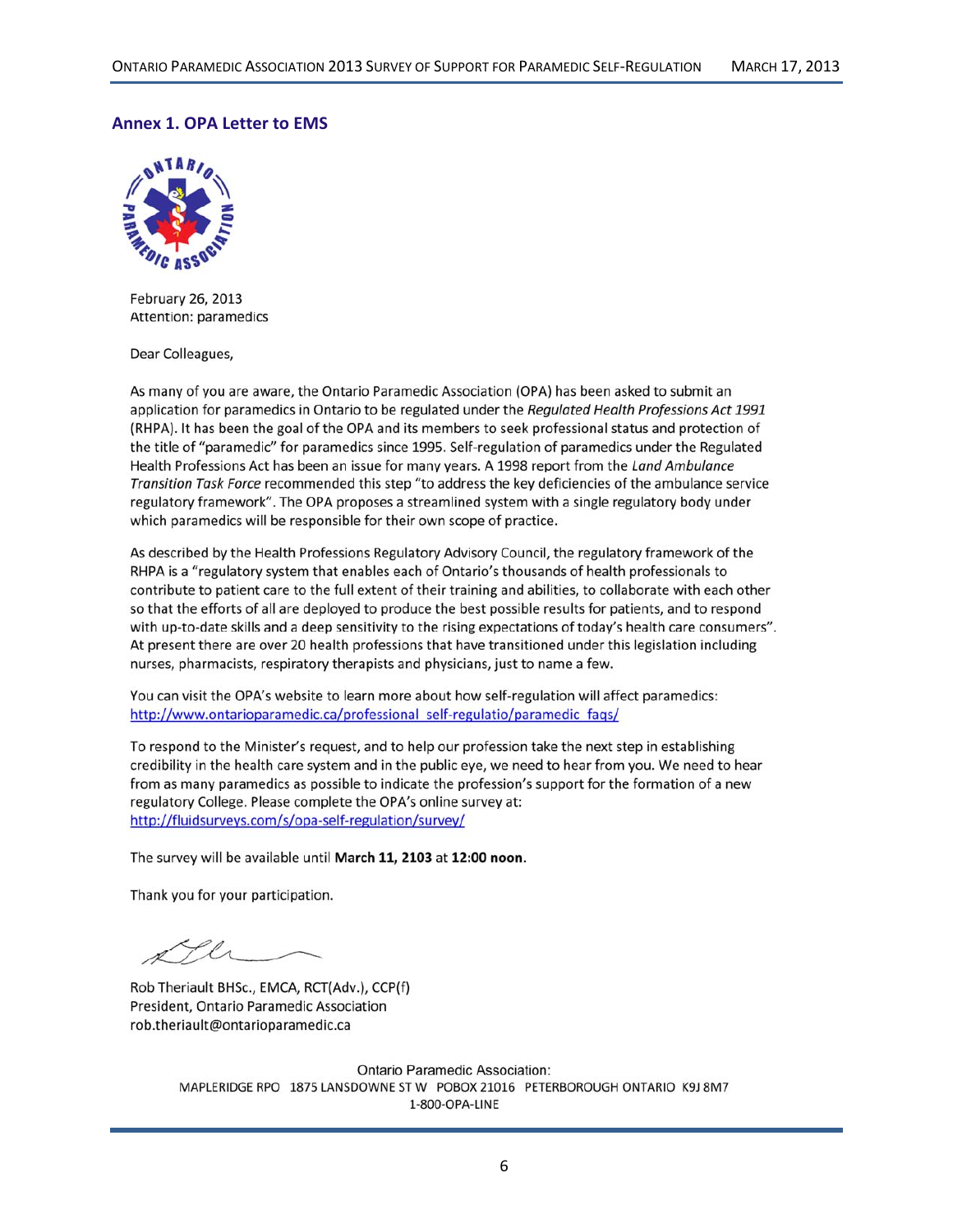#### **Annex 2. OPA Survey Questionnaire**

# Ontario Paramedic Association ‐ Survey about Paramedic Self‐Regulation

#### **Welcome**

Welcome to the Ontario Paramedic Association's survey about paramedic self‐regulation in Ontario. We are interested in the opinions of all paramedics and paramedic graduates in Ontario.

#### **Privacy Statement**

In order to collect valid data, this survey asks for three pieces of personal information: your name, your OASIS # or AEMCA # (if not currently working for a paramedic service), and your employer. The Ontario Paramedic Association (OPA) is committed to keeping your personal information confidential, secure and private. This information will only be used to ensure that each response is valid, and will not be used for any other purpose or disclosed to any third parties.The data will be retained by the OPA using a secure password protected electronic file storage system until the Ministry of Health and Long-Term Care (MOHLTC) reaches a decision on the OPA's application or as necessary to comply with any legislative requirements, whichever is longer, after which time it will be destroyed.

#### **Permission**

I agree to allow the Ontario Paramedic Association to collect my personal information for the purposes of validating this survey. ("No" terminates the survey.)

Yes  $\bigcap$ 

No  $\cap$ 

#### **Name (required)**

First Name <u> La componenta de la componenta de la componenta de la componenta de la componenta de la componenta de la compo</u> Last Name <u> Linda a shekara ta 1999 a shekara ta 1999 a shekara ta 1999 a shekara ta 1991 a shekara ta 1991 a shekara ta 1991 a shekara ta 1991 a shekara ta 1991 a shekara ta 1991 a shekara ta 1991 a shekara ta 1991 a shekara ta 199</u>

#### **Employment information for validation purposes**

#### **Employment**

Do you currently work for an Ontario paramedic service?

- $\cap$ Yes
- No∩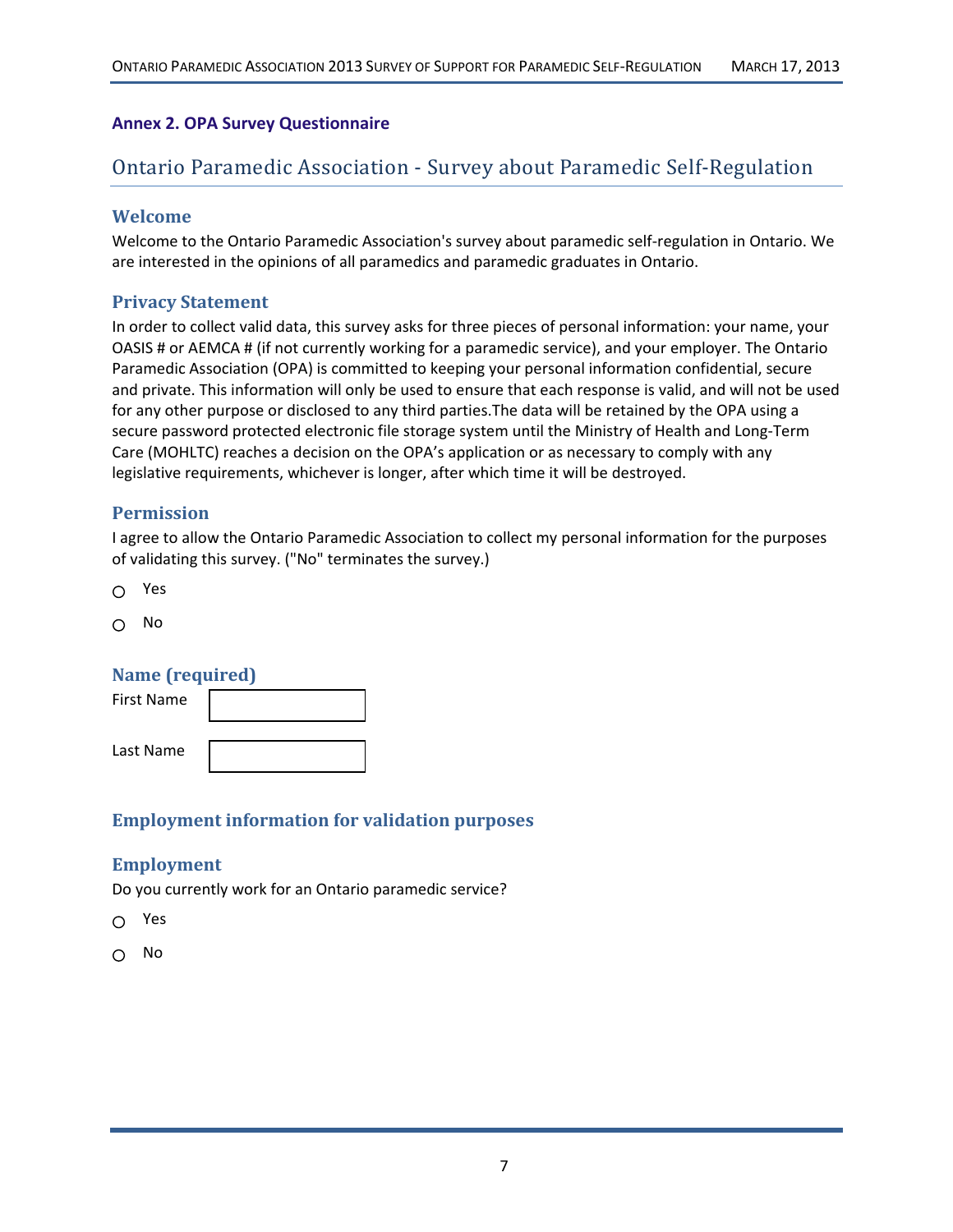# **Name of Paramedic Service**

Please provide the name(s) of the paramedic services for which you work.

| Primary Paramedic Service (required) |  |
|--------------------------------------|--|
| Second Paramedic Service (optional)  |  |
| Third Paramedic Service (optional)   |  |

#### **OASIS Number**

Please provide your OASIS number.



#### **Other Paramedic Employment**

Do you currently work for a private company that employs people with paramedic training (e.g., non-emergency medical transportation services, event medical services, etc.)?

 $\Omega$ Yes

No  $\bigcirc$ 

#### **Private Medical Services**

Please provide the name of the company you work for and, if available, your A‐EMCA number.

Name of Company

A‐EMCA Number

#### **Educational Institution**

Do you currently work for an educational institution providing paramedic education?

Yes

 $\Omega$ No

#### **Name of Educational Institution**

Please provide the name of the educational institution you work for.



## **Other**

Are you a former paramedic?